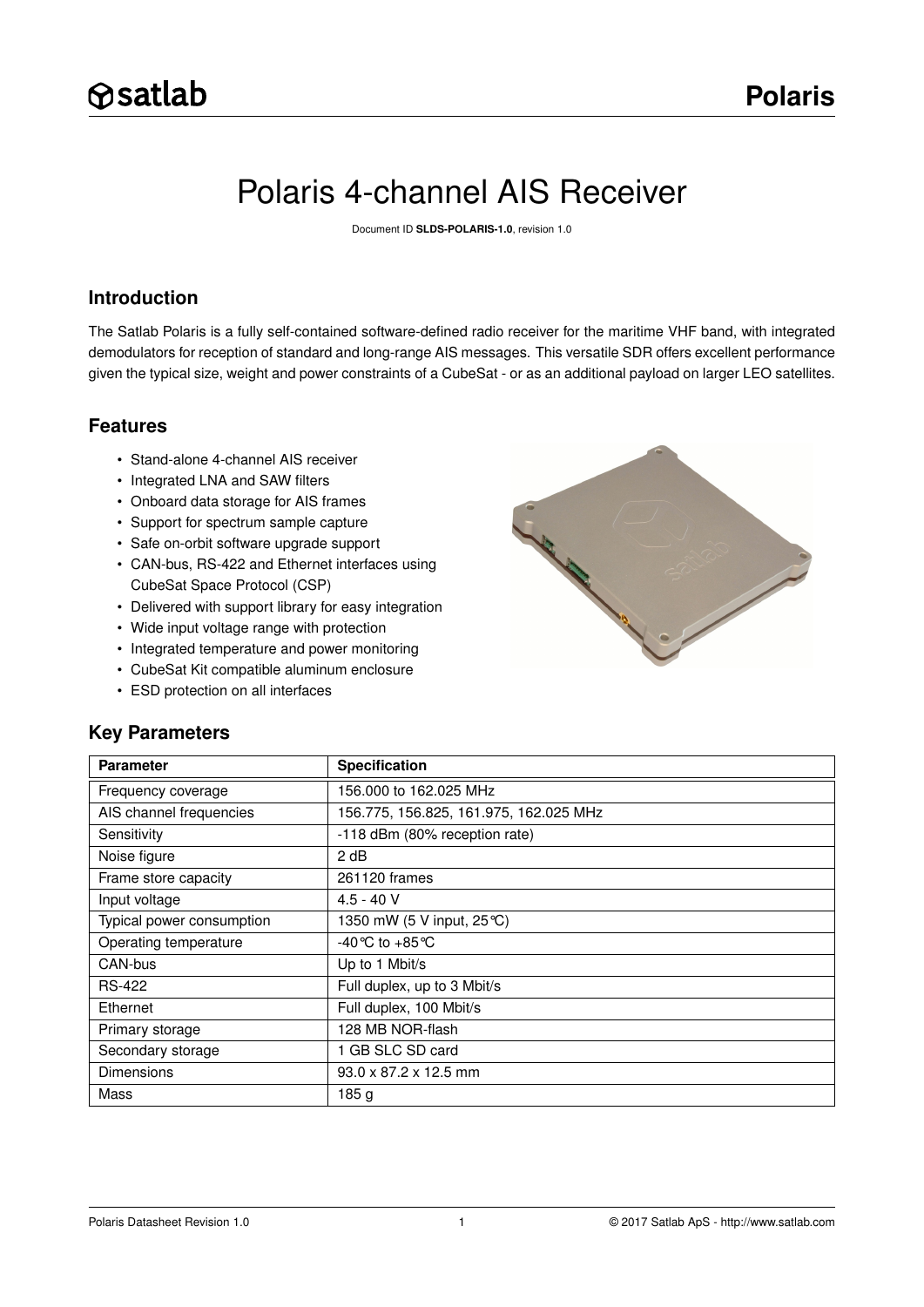# <span id="page-1-2"></span>**1 Description**

Polaris is Satlab's second generation Satellite-AIS receiver, based on the in-orbit experience gained from the QubeAIS receiver which has flown on several missions since 2013.

The Satlab Polaris is a fully self-contained software-defined radio receiver for the maritime VHF band, with 4-channel integrated demodulators for reception of standard and long-range AIS messages. This versatile SDR offers excellent performance given the typical size, weight and power constraints of a CubeSat - or as an additional payload on larger LEO satellites.

The receiver uses a high-performance, direct-conversion front end and large dynamic range ADC to receive the entire maritime VHF band. Digital filtering and down conversion is used to extract and demodulate the 4 AIS channels in parallel. The board features on-board low noise figure LNA and SAW filters and only requires a passive VHF antenna for reception.

All 1-5 slots Class-A/B AIS messages are supported, including type 27 long-range messages. The batch demodulation algorithm uses per-packet adaptive filtering and center frequency estimation, which ensures good reception even for weak messages at large Doppler frequency offsets. Demodulators and wideband processing modules can safely be upgraded on-orbit, e.g. to test improved receiver algorithms or to add additional AIS channels or VHF services after launch.

On-board data storage simplifies integration, allowing received AIS messages to be queried directly from the receiver without intervention from the spacecraft OBC. The receiver can also be operated in a receive-and-forward mode if an external message store is preferred.

Figure [1](#page-1-0) shows the Polaris with external interfaces to the satellite bus and receiving VHF antenna.



<span id="page-1-0"></span>**Figure 1:** Overview of the Satlab Polaris subsystem external interfaces

Polaris is powered from a single 4.5 to 40 V input voltage and is compliant with ECSS-E-ST-20-20C, 28 V unregulated power supplies. The power input and all onboard regulated voltages are protected against over-current.

The receiver is delivered in a milled aluminium enclosure which provides a strong mechanical interface as well as EMI shielding and thermal contact. The main and debug connectors are latching, high-reliability Harwin Gecko connectors with beryllium copper contacts. A full detent Amphenol coaxial SMP connector is used for the antenna input.

The board is operated via CAN-bus, RS-422 or Ethernet using Cubesat Space Protocol<sup>[1](#page-1-1)</sup> (CSP) commands. Multiple communication interfaces can be enabled simultaneously and serve as backup. Satlab supplies client libraries in C and Python to wrap the CSP protocol, along with example code to simplify integration even further.

A serial command line shell is available through the debugging connector, which can be used for on-ground configuration, testing and performance verification.

<span id="page-1-1"></span><sup>1</sup>See <http://www.libcsp.org> for documentation on the open source reference implementation.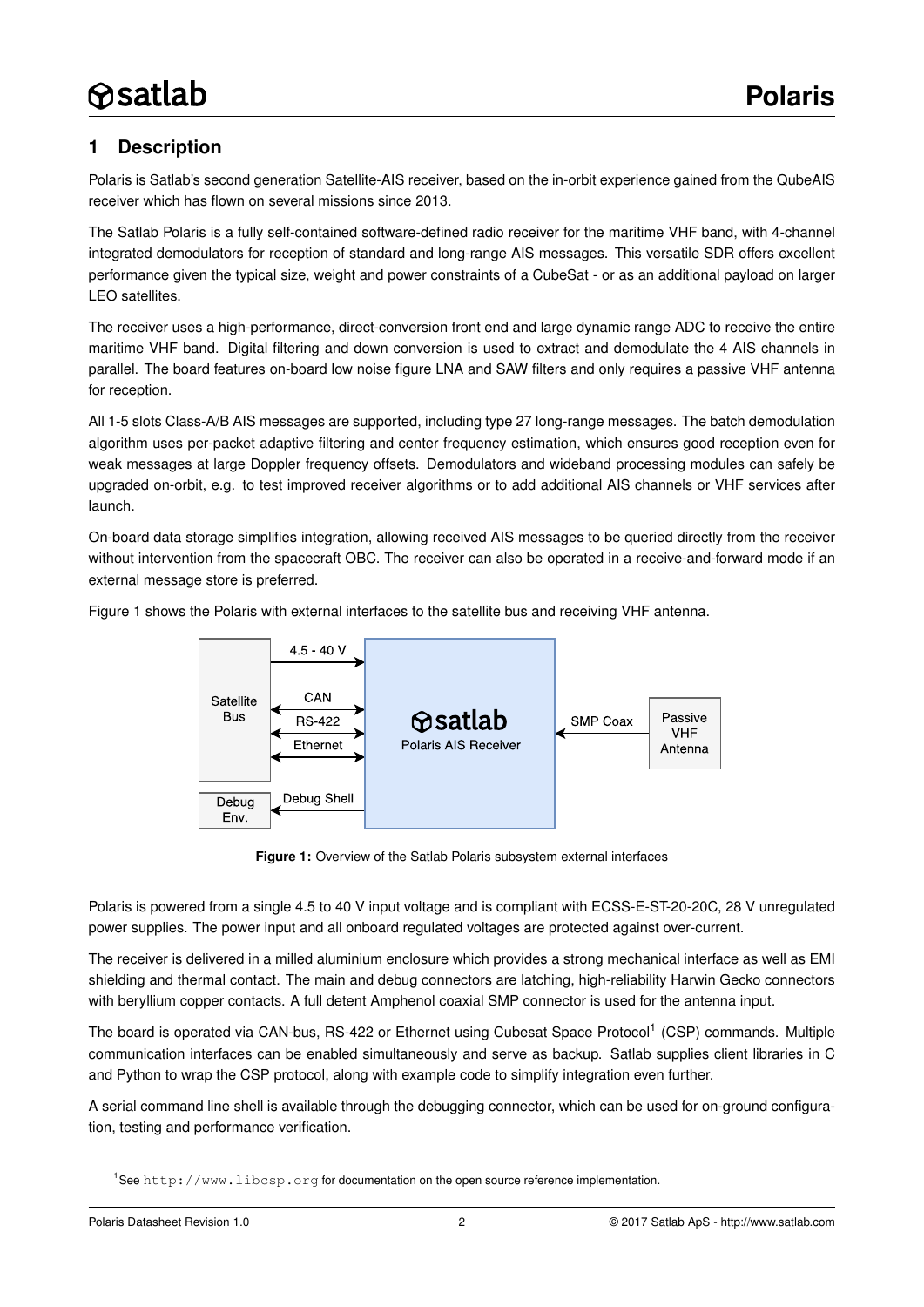### <span id="page-2-2"></span>**2 Receiver Performance**

In figure [2](#page-2-0) the typical measured reception performance for the AIS receiver is shown for the 4 AIS channels at room temperature. The intersections with the dashed line shows the -118 dBm power level required for the receiver to receive 80% of transmitted frames. Long-range messages transmitted on 156.775/156.825 MHz contain fewer bits, so the probability of error-free reception is slightly higher on these channels, leading to a marginally higher sensitivity.



<span id="page-2-0"></span>**Figure 2:** Typical receiver performance as a function of signal power on the 4 AIS channels

This sensitivity level can be related to a simplified link budget. The basis of the calculation is a Class A vessel with a vertical antenna, illustrated in figure [3.](#page-2-1) The ship transponder output is assumed to be 12.5 W, with 1 dB loss from transponder to the antenna. The 3 ship antenna types are assumed over an ideal ground plane and on the satellite side a 0 dBi antenna and 1 dB cable loss is assumed. This results in the signal levels into the receiver as shown in figure [4](#page-3-0) for a 500 km orbit. The dashed lines shows the reception limit for the receiver, showing that with the default settings, the signal power falls within the operating range of the AIS receiver, even at the longest slant range.



<span id="page-2-1"></span>**Figure 3:** Simplified link budget simulation setup

Class-B transponders transmit with 2 W output power, so given the same antenna model assumptions on the ship, the received signal powers will be 8 dB lower than a class-A vessel.

*It should be noted that this is a very simplified calculation and a detailed link budget analysis should be performed for each individual mission.*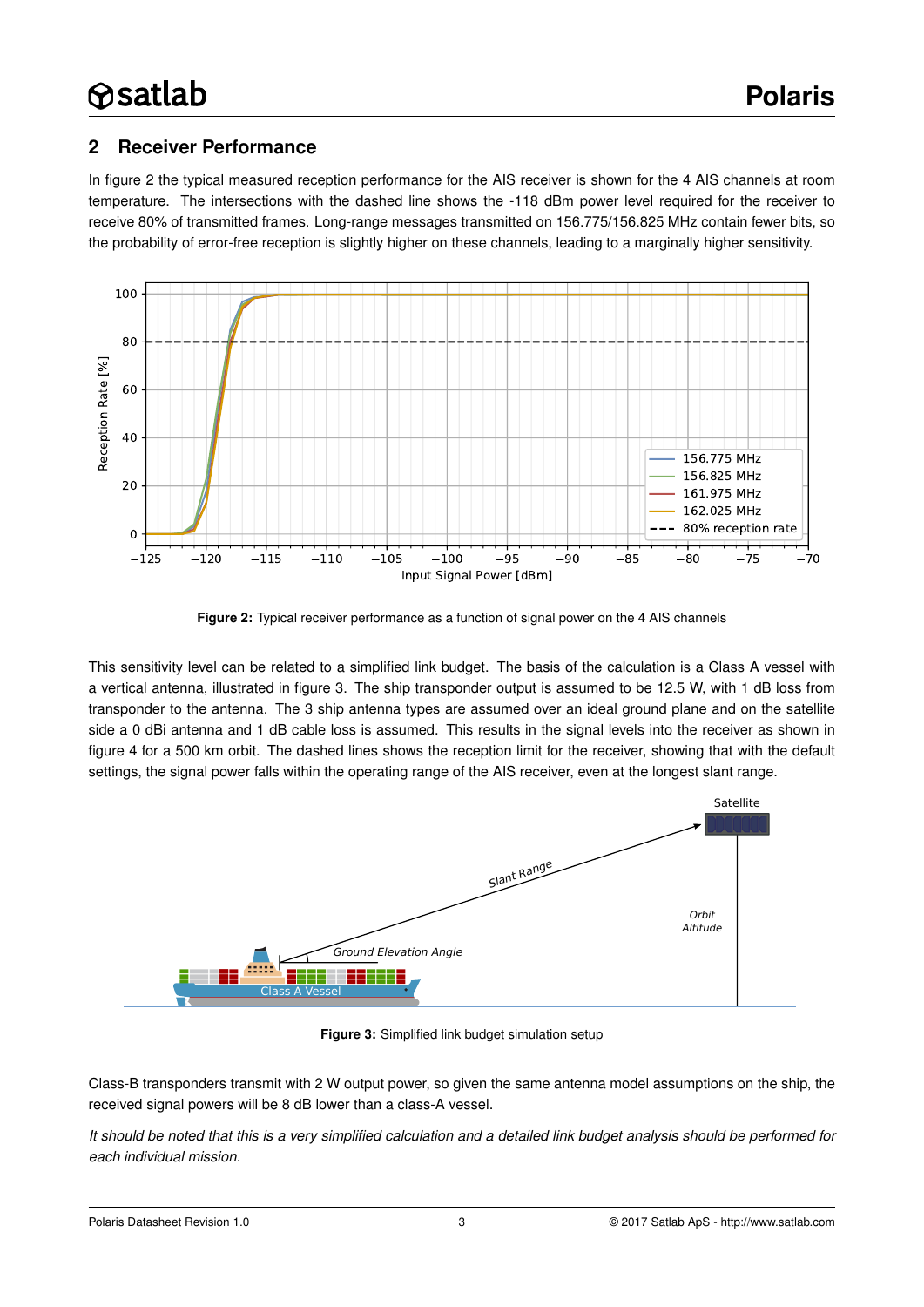

<span id="page-3-0"></span>**Figure 4:** Estimated received signal power into the receiver with various ship antennas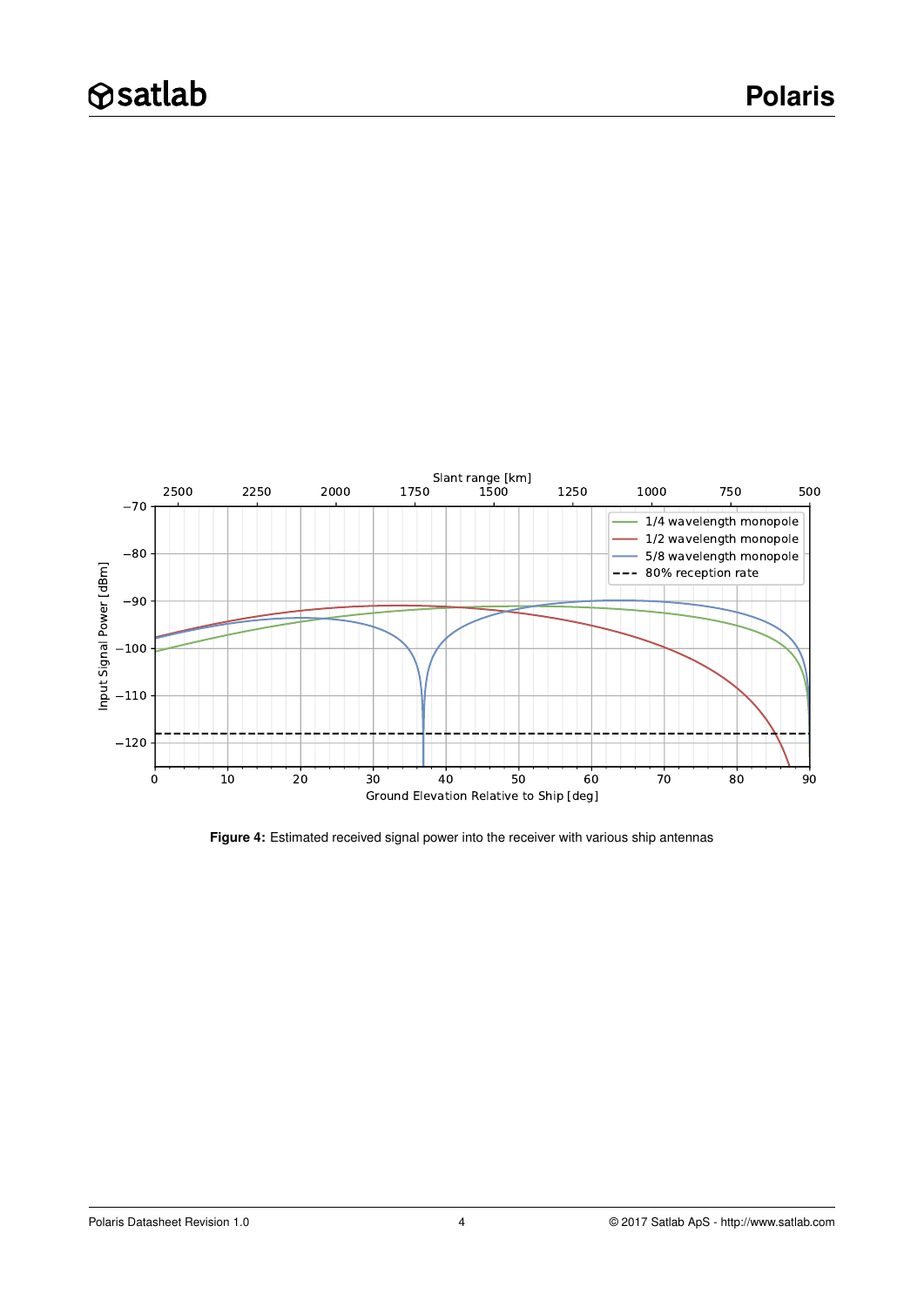### <span id="page-4-1"></span>**3 Hardware Overview**

This section provides a high-level overview of the Polaris platform hardware, with descriptions of the RF front end, baseband processing system, power domains and telemetry.

# <span id="page-4-2"></span>**3.1 RF Front End**

The receiver uses a direct-conversion, low-IF quadrature front end in conjunction with a 16-bit, 25 Msps dual channel ADC. This allows a single front end to be used for receiving all AIS channels in the maritime VHF band simultaneously. Figure [5](#page-4-0) shows the main receiver hardware components. Buffers and ADC drivers are not shown for simplicity.



<span id="page-4-0"></span>**Figure 5:** Overview of the RF hardware structure

The receiver requires a single VHF antenna connected to the RF connector. The Low Pass Filter (LPF) reduces the influence of strong nearby transmitters, such as satellite downlink in the UHF- and S-band. If the satellite uses downlink in the VHF band, please consult Satlab before ordering.

The on-board LNA ensures a good noise figure for the overall system, and simplifies the final integration process as the system only requires a passive antenna.

Out-of-band rejection is ensured both by the on-board SAW filter and the IF band pass filters. The SAW filter covers the maritime band allowing the FPGA to receive 156 MHz to 162.025 MHz via dual 16-bit ADCs running at 25 Msps. The VCO is internally divided in the mixer to generate an upper-side LO, significantly reducing any LO leakage.

The quadrature mixer has a built-in VGA with adjustable gain that can be set via telecommands.

The FPGA converts the wideband complex input stream into one filtered baseband output stream per AIS channel. Internally the FPGA uses multiple filtering and decimation stages to maintain the dynamic range needed when receiving from many different transmitters at the same time.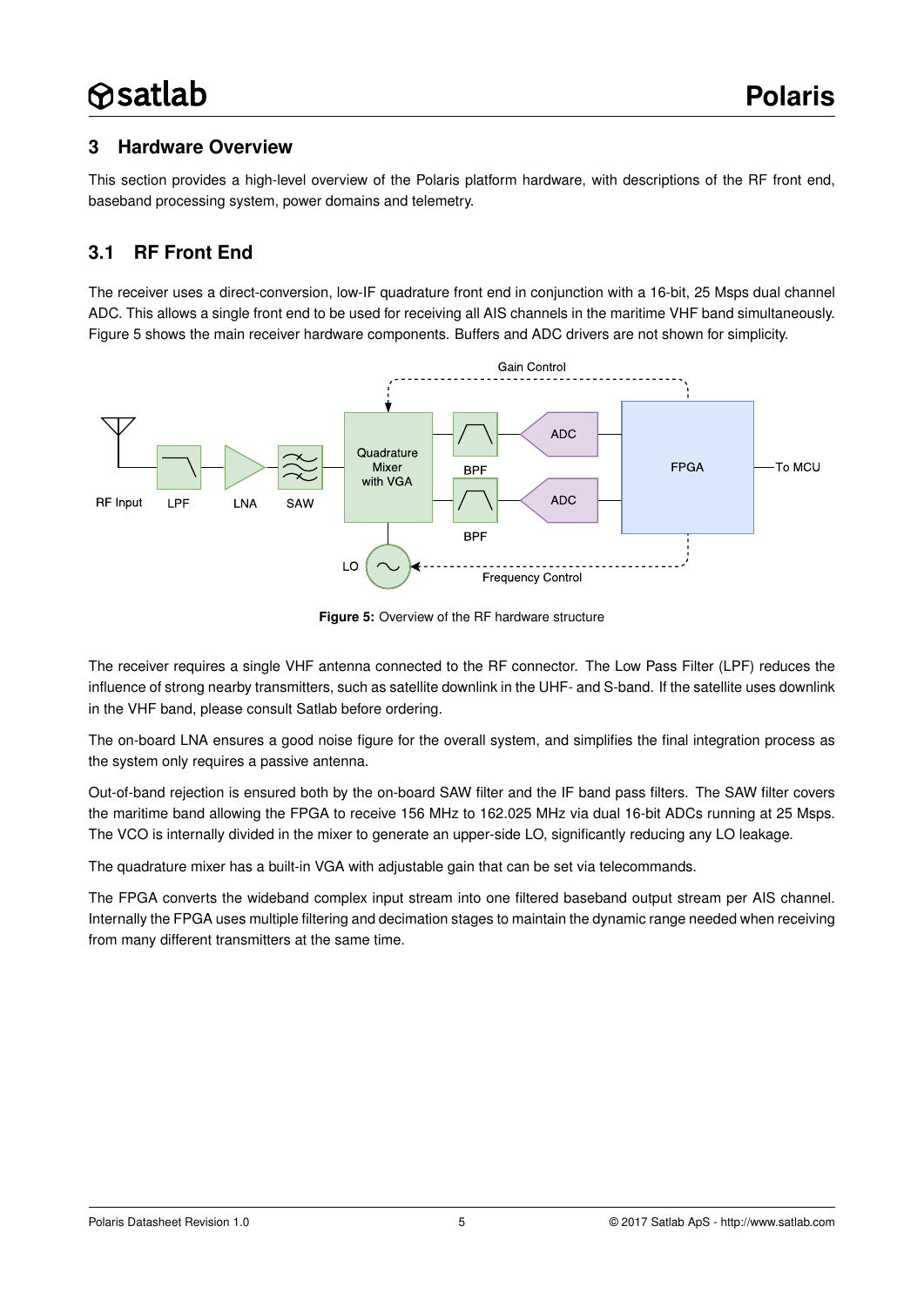### <span id="page-5-1"></span>**3.2 Baseband Processing**

The MCU receives channelized data from the FPGA and demodulates the GMSK data streams and connects to data storage and communication interfaces. Figure [6](#page-5-0) shows the MCU and connected peripheral devices.



<span id="page-5-0"></span>**Figure 6:** Overview of the MCU with data storage and communication interfaces

A 128 MB NOR-flash is used as the primary storage for received AIS messages. A 1 GB SD card is used as secondary storage for raw samples, software uploads and snapshots of the AIS store. The FRAM is used to store non-volatile configuration parameters such as CSP address and communication interface settings. CAN-bus at 1 Mbit/s is the default interface, with RS-422 and Ethernet powered down by default. These interfaces can be enabled permanently or by command, e.g. when the spacecraft is within range of a high speed ground link.

The board contains an external 64 MB SDRAM which is disabled by default to limit power consumption, and not required for normal AIS reception on the device. The external memory is used when capturing raw samples, and is automatically enabled on sample requests.

Temperature and power sensors for telemetry are connected on a dedicated telemetry bus.

The MCU and FPGA are connected using a unidirectional serial link for multiplexed data transfer and a bidirectional SPI bus for configuration.

### <span id="page-5-2"></span>**3.3 Power Domains and Telemetry**

Figure [7](#page-6-0) shows a simplified diagram of the power domains, protection and monitoring of the device. The input protection circuitry guards the board against over-voltage and reverse-voltage conditions, and performs active inrush current limiting and over-current protection. Refer to the [Electrical Specifications](#page-13-0) section for the protection limits and recommended operating conditions. The external watchdog/reset timer is powered from  $V_{IN}$  with a current-limiting 3.3 V LDO and resets the main regulator on system power-on or in case of watchdog timeout. This ensures that all components on the board are reset to a known state when the system boots.

During power-on of the device, the inrush current is limited only by the voltage slope and the input capacitance of  $1\mu$ F in series with a 1 $\Omega$  resistor. In this moment the spacecraft Power Distribution Unit (PDU) or Electronic Power Supply (EPS) is responsible for keeping current spikes at a reasonable level. Once the input voltage is above the minimum threshold (max 4.5 V) the internal protection circuit is enabled and active current limitation of 2 A is used during system power on and operation. The protection reset timer of 420 ms actively discharge internal power nets before powering the MCU and FPGA using a strictly defined startup sequence.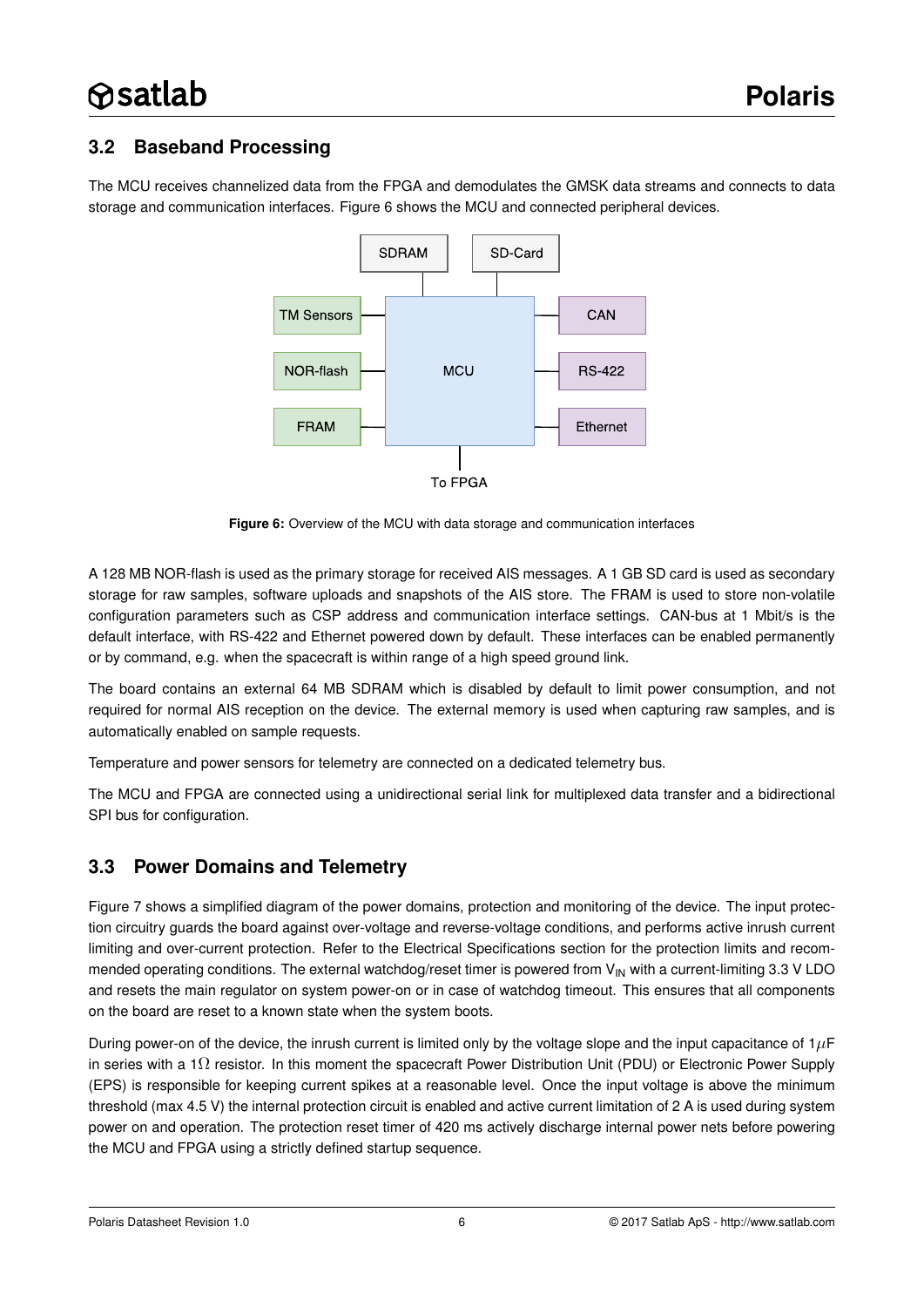The main buck converter converts  $V_{IN}$  to 3.3 V which powers the MCU and FPGA I/O, and the 2.0 and 1.0 V converters. Power for the MCU core, ADC and FPGA I/O is generated using LDOs from the 2.0 V rail. The MCU control the power for the RF, FPGA and ADC domains using GPIOs.

The SD card and Ethernet PHY are powered off by default and must be powered on by the MCU. Both load switches are current limiting.



<span id="page-6-0"></span>**Figure 7:** Power domains and protection circuitry

Each local power domain of the receiver features over current protection for error mitigation purpose, to reduce the impact of any Single Event Latchup (SEL) events. Voltage, current and power can be measured on the  $V_{IN}$ , 3.3, 2.0 and 1.0 V rails and can be downloaded using telemetry properties. The measurement points are marked in figure [7](#page-6-0) with yellow diamonds. Note that the  $V_{IN}$  sensor is placed after the input protection circuitry, which has a equivalent series resistance of approximately  $140$  m $\Omega$ , so the measured voltage and power are lower due to the corresponding voltage drop. It should also be noted that the 1.0 and 2.0 V supplies are generated from the 3.3 V rail, so the 3.3 V power measurement includes the power used by the two other rails.

<span id="page-6-1"></span>The board has seven temperature measurement points, located on-die or near key components on the PCB. The temperature and power sensors are listed in table [1](#page-6-1) along with their telemetry property name.

| <b>Property</b>                 | <b>Description</b>                         |
|---------------------------------|--------------------------------------------|
| tm. {volt, cur, power}. vin     | V <sub>IN</sub> voltage, current and power |
| $tm.\{volt, cur, power\}.3v3$   | $V_{3.3V}$ voltage, current and power      |
| $tm.\{volt, cur, power\}.2v0$   | $V_{2.0V}$ voltage, current and power      |
| $tm.\{volt, cur, power\}$ . 1v0 | $V_{1.0V}$ voltage, current and power      |
| tm.temp.core                    | MCU junction temperature                   |
| tm.temp.mcu                     | MCU, SDRAM and NOR-flash temperatures      |
| tm.temp.fpga                    | FPGA junction temperature                  |
| tm.temp.power                   | 1.0/2.0 V buck converters temperature      |
| tm.temp.lna                     | LNA and front end components               |
| tm.temp.adc                     | ADC temperature                            |
| tm.temp.sdcard                  | SD card temperature                        |

|  | Table 1: Onboard telemetry sensors |  |
|--|------------------------------------|--|
|  |                                    |  |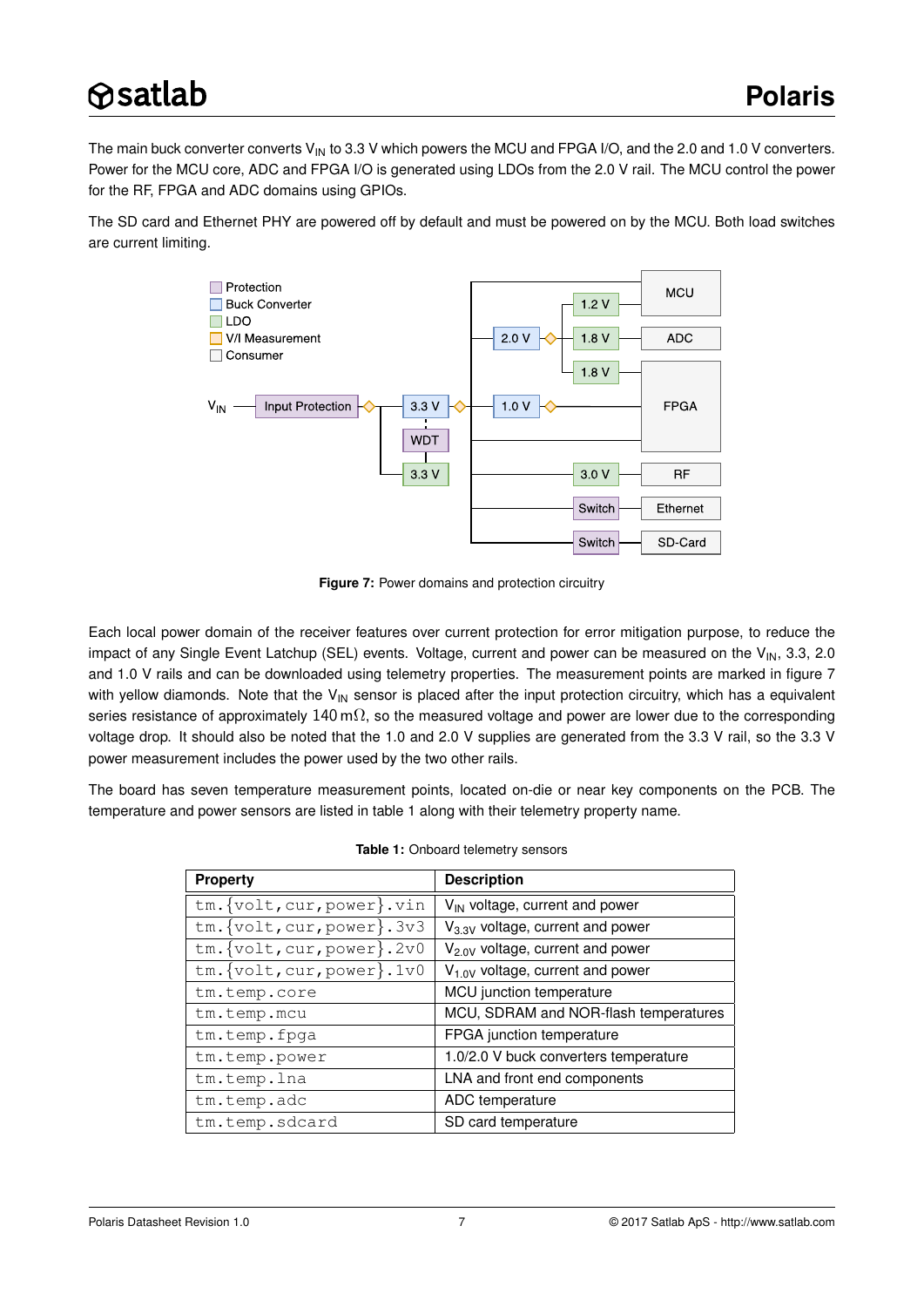### <span id="page-7-1"></span>**4 Software Overview**

Figure [8](#page-7-0) shows the main software components and data flow in the Polaris receiver. The software can be grouped in two main parts: the bitstream for the FPGA and firmware for the MCU. This section describes the operation of each component.



<span id="page-7-0"></span>**Figure 8:** Overview of the receiver software components.

The system always boots from internal NOR-flash on the MCU with the RF components and FPGA powered down. The flash sectors are divided into two equally sized image partitions: A primary image which is programmed and locked at production time and can only be updated using JTAG/SWD through the debug connector, and a secondary image that can be flashed by the board itself and upgraded on-orbit.

On system startup the receiver selects between the two firmware images by checking a special section in FRAM. New receiver firmware can be uploaded to the SD card via CSP. Once the firmware is fully uploaded and verified, it can be programmed to internal flash and marked for boot a specified number of times. Firmware images contain both the main application and the matching embedded FPGA bitstream, allowing synchronized on-orbit update of both.

The receiver is operated remotely using CSP commands via one of the external communication interfaces.

# <span id="page-7-2"></span>**4.1 FPGA Bitstream**

The FPGA is automatically powered on and loaded by the MCU during startup of the AIS demodulators. The bitstream contains a channelizer to convert the 25 Msps ADC input stream to one filtered, 96 ksps, complex baseband output stream per AIS channel. The channelized data is sent to the MCU via a multiplexed serial link.

The bitstream also implements a small internal sample buffer with a capacity of 8192 complex 16-bit samples, i.e. approximately 327 µs at 25 Msps. A capture to the buffer can be triggered via CSP command and the data downloaded from either SDRAM or the SD card. Because of the short capture length, this feature is mainly useful to check for interferers in the full spectrum data, on ground or after launch. Much longer captures of the filtered AIS channels is possible using the capture interface through the MCU.

An SPI slave controller is also included in the FPGA image, which provides access to various internal configuration and status registers.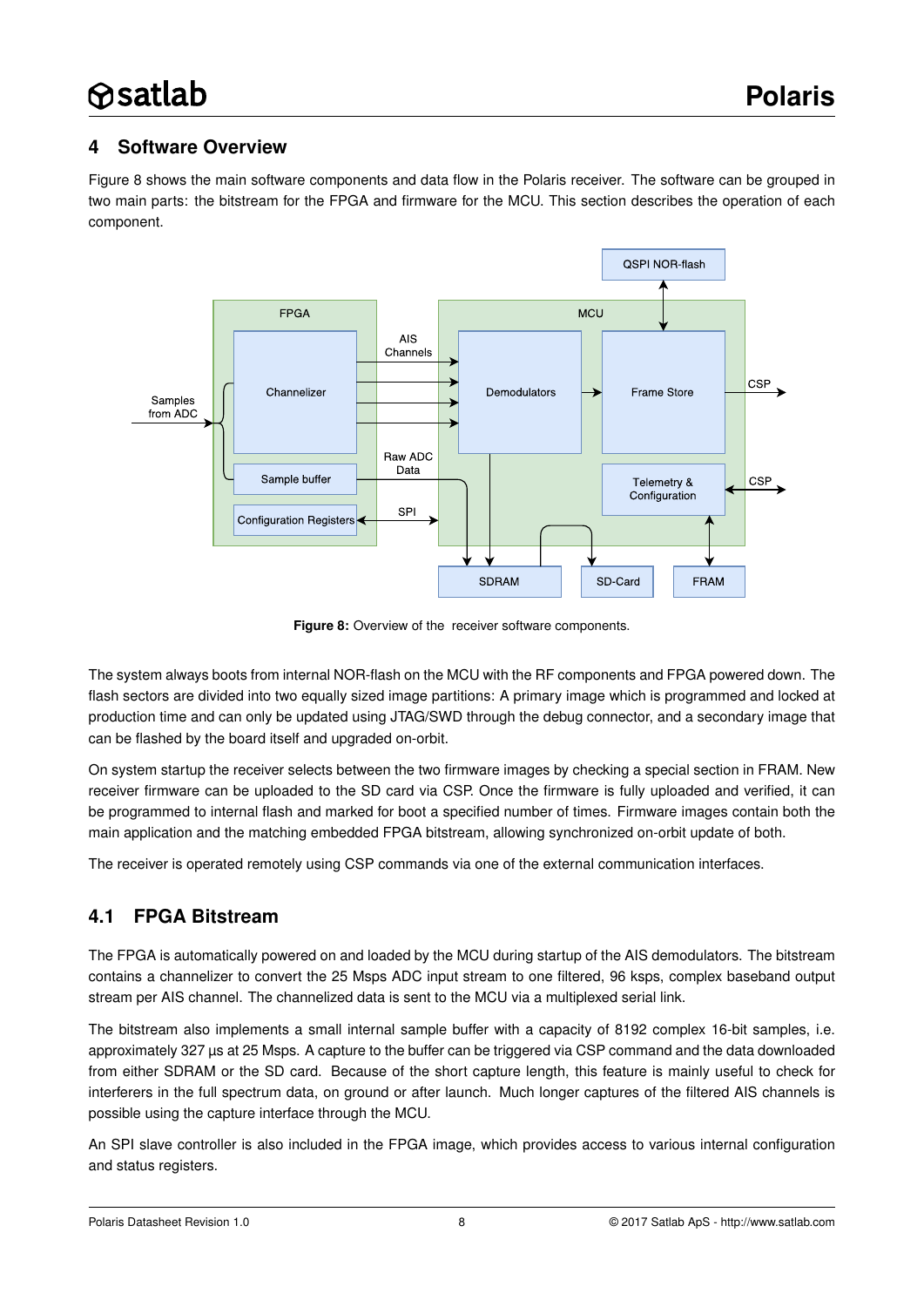### <span id="page-8-1"></span>**4.2 MCU Firmware**

The MCU firmware implements a real-time operating system, device drivers for internal and external peripherals, AIS demodulators, frame storage and CSP servers for telecommands and telemetry.

#### <span id="page-8-2"></span>**4.2.1 Demodulator and Frame Decoder**

The demodulator and frame decoder are responsible for converting the sampled data to valid AIS messages. The four channelized sample streams from the FPGA are processed using parallel demodulator chains. Figure [9](#page-8-0) outlines the data processing steps in each chain.



<span id="page-8-0"></span>**Figure 9:** Overview of the demodulator and frame decoder processing steps.

Packet detectors are run on the filtered data to search for possible packets on the channels. Key signal parameters are estimated for each individual AIS message, and passed on to the demodulator to ensure good reception in LEO. Using a packet detector has the additional advantage of lowering the power consumption of the receiver, since the remaining demodulator stages are only run when packets are detected. Since AIS messages received from space can be subject to large Doppler shifts and frequency offsets, a center frequency estimator is used to adjust the subsequent stages of the demodulation algorithm.

When a packet is detected the samples are passed to a narrow packet filter. Output from the packet filter is processed by the GMSK demodulator and passed to the clock and data recovery block for reconstruction of the message bits. Finally, the message is checked for correct HDLC framing structure and CRC checksum by the packet verification block. In case of CRC checksum error, the frame decoder can optionally attempt to correct one bit error by inverting the weakest bit in the packet and recalculate the CRC. If the checksum matches, the packet is accepted and passed to the message store queue.

Various configuration parameters, such as the packet detection threshold and telemetry counters for the demodulators, are available through configuration and telemetry parameters. Using the demod.run boolean property it is possible to enable or disable the demodulation temporarily.

A special operating mode allows the MCU to save raw channelized samples to external SDRAM or the SD card, for download and processing on ground. The default sample format is uncompressed, 16-bit quadrature samples at 96 ksps, and the maximum sample length is only limited by the 64 MB SDRAM to approximately 175 seconds. Triggering a raw sample does not disable demodulation while sampling.

#### <span id="page-8-3"></span>**4.2.2 Message Store**

Each received message is tagged with a 32-bit sequence number and stored in NOR-flash with reception metadata (estimated center frequency offset, signal level) and a 64-bit timestamp (number of nanoseconds since midnight on January 1st, 1970). All 1-5 slot messages are stored in the same store, and consumes 256 bytes of NOR flash, including metadata, independent on the number of slots in the message. The store is a ring buffer and wraps around every 261120 messages.

Frames can be selectively downloaded by their sequence number through the store CSP service, and provides access to the full AIS messages and metadata. The entire store can also be dumped as a binary file to the SD card for more efficient download. It is of course possible to clear all stored data.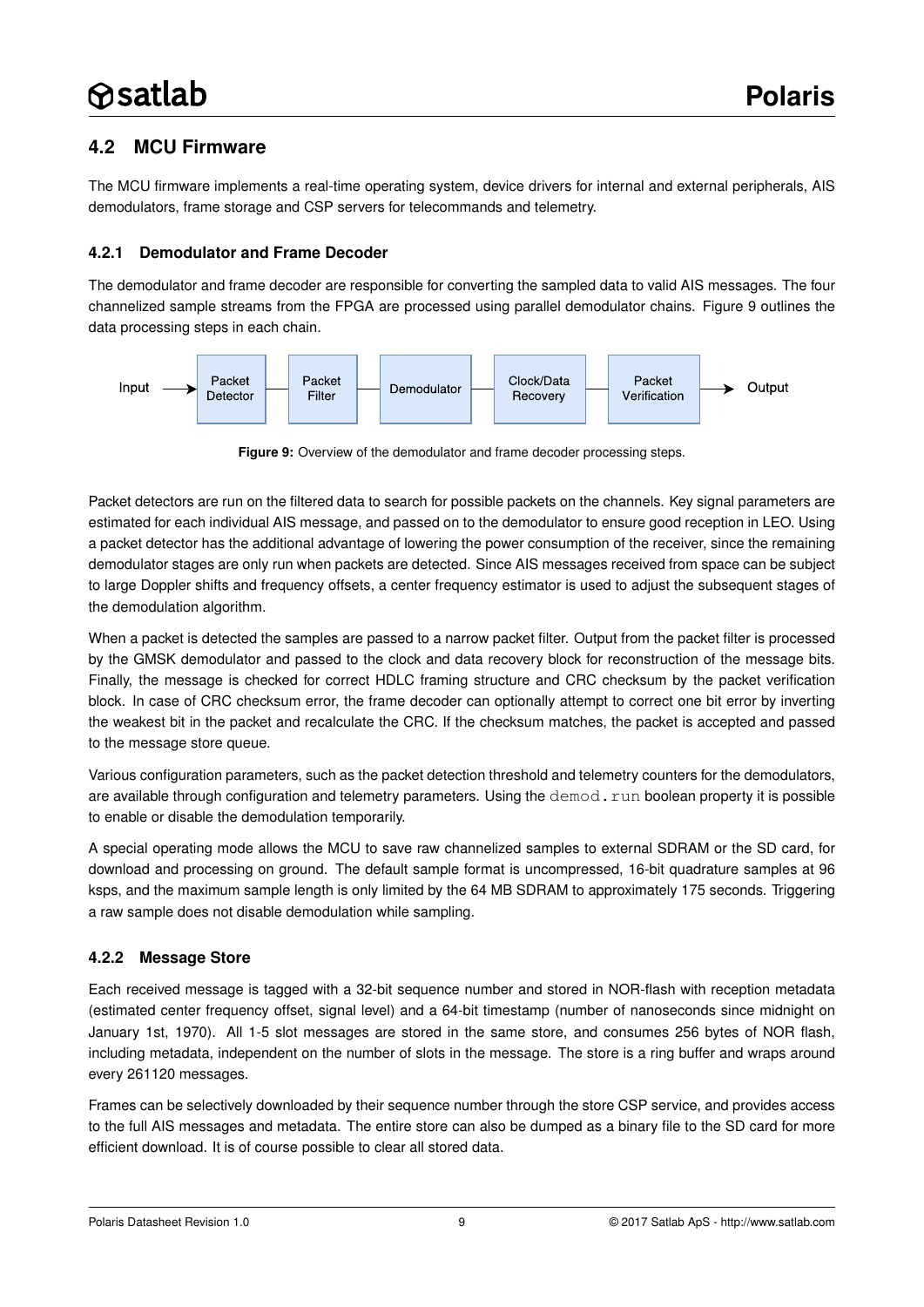#### <span id="page-9-1"></span>**4.2.3 CSP Services**

Three CSP servers are used to configure the receiver, read back status and to download messages and raw samples. File transfer is handled using the Blob Transfer Protocol (BTP), a lightweight file transfer protocol built on CSP that is used to provide reliable transfer of raw sample files and firmware images.

#### <span id="page-9-2"></span>**4.2.4 Debugging shell**

The system provides a serial debugging shell on the RX/TX pins in the debugging connector (see section [5.2\)](#page-12-0). The serial configuration is 8N1 at 115200 baud, and the console requires an "Enter" key press to be activated.

Listing [4.1](#page-9-0) shows the nominal output on the debug serial during boot. A number of timestamped log messages are printed during boot from various logging groups. Additional logging can be enabled at runtime using the trace commands. The  $he1p$  command can be used to list available commands and their usage.

<span id="page-9-0"></span>The installed software version and build information is also printed in the debugging shell during boot.

```
0.000057] system: Copyright (c) 2016-2017 Satlab ApS
    0.000193] system: Reset cause: general reset
[ 0.000331] system: board serial #00000001
    0.000781] prop: using default system properties
Satlab Polaris v1.0.0 (builder@builder) Nov 1 2017 12:00:00
[polaris] help
Available commands:
boot Bootloader commands
csp CSP commands
fpga FPGA commands
fs File system commands
help Show available commands
history Show previous commands
prop System configuration properties
reboot Reboot system
store Frame store commands
time Time command execution
tm Telemetry commands
trace Trace subcommands
uptime Show system uptime
watch Run command periodically
[Some commands omitted...]
```
### <span id="page-9-3"></span>**4.3 Configuration & Telemetry**

Configuration, status and telemetry download from the device is handled using a number of property variables. Each variable has a type (signed/unsigned integers of various sizes, floating point numbers, strings, etc.) and a default value. Some properties are used for configuration and can be modified and stored in (optionally write-protected) non-volatile memory using the debugging shell or remotely via CSP commands. Others are read-only and used for telemetry purposes. These properties are periodically updated by the system during operation, and can also be viewed using either the debug shell or via CSP.

Some property changes take effect immediately, while others require a store and a system reset after update.

The system properties are divided into a number of property groups, each covering a specific part of the firmware. Property values can be read and updated from a remote system using CSP. The prop-client support library contains wrapper functions around the CSP protocol to read and update properties. The  $satct1$  Linux application can be used as a reference for the use of the library.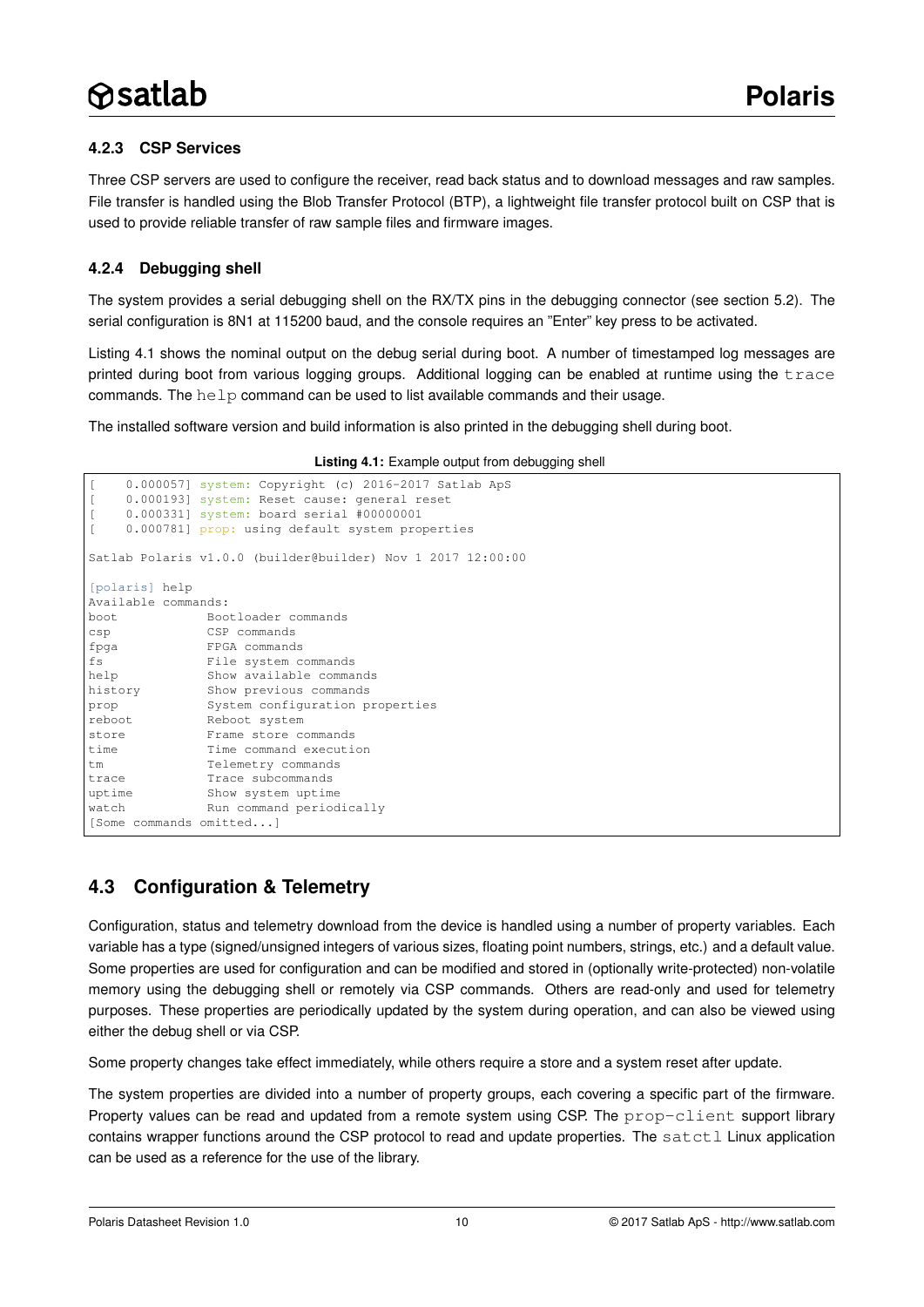#### <span id="page-10-1"></span>**4.3.1 Configuration**

On boot, the system tries to load stored properties from FRAM. Default settings are hardcoded into the receiver firmware and used as fallback values if no valid stored properties are found.

It is possible to change properties runtime without saving them to FRAM. It is strongly recommended not to alter write-protected properties on-orbit (e.g. CSP address), since setting them to a invalid value could render the receiver unresponsive.

Listing [4.2](#page-10-0) shows the use of the prop list command to show properties and their values from the store and demod groups.

<span id="page-10-0"></span>

| [polaris] prop list store |        |                |
|---------------------------|--------|----------------|
| Property                  | Type   | Value          |
| seq                       | u32    | 1381198        |
| stored                    | u32    | 260984         |
| rate                      | u16    | 72             |
| scale.min                 | u16    | $\overline{2}$ |
| scale.max                 | u16    | 72             |
| mean.min                  | i16    | $-730$         |
| mean.max                  | i16    | 686            |
| $[\ldots]$                |        |                |
| [polaris] prop list demod |        |                |
| Property                  | Type   | Value          |
| run                       | bool   | true           |
| decoded                   | u32    | 3817           |
| detected                  | u32    | 4436           |
| rf.qain                   | float  | 0.000000       |
| pd.thres                  | double | 3.000000       |
| pd.winlen                 | u16    | 40             |
| pd.minlen                 | u16    | 1500           |
| $[\ldots]$                |        |                |

**Listing 4.2:** List properties and values from the store and demod groups

#### <span id="page-10-2"></span>**4.3.2 Telemetry**

The property system is also used to read the telemetry variables from the Polaris receiver. Telemetry values are updated every second and are available through the  $t_m$  property group. The example below shows the use of the  $t_m$ show shell command which uses the property system to read and output formatted telemetry values. In the example, the board is connected to a 5.0 V bench supply without sense connection. The average board temperature seems to be around 32.5°C with the FPGA junction temperature at 35.18°C.

|  | Listing 4.3: List telemetry properties and values |  |
|--|---------------------------------------------------|--|
|--|---------------------------------------------------|--|

| [polaris] tm show   |           |  |                                 |  |
|---------------------|-----------|--|---------------------------------|--|
| Power Channels      |           |  |                                 |  |
| FPGA                | On        |  |                                 |  |
| RF                  | On        |  |                                 |  |
| SD-card             | Off       |  |                                 |  |
| Ethernet            | Off       |  |                                 |  |
|                     |           |  |                                 |  |
| Power Rails         |           |  |                                 |  |
| VIN                 |           |  | 4950.00 mV 258.00 mA 1261.00 mW |  |
| 3V3                 |           |  | 3337.00 mV 369.00 mA 1232.00 mW |  |
| 2 <sub>V</sub> 0    |           |  | 2000.00 mV 185.00 mA 370.00 mW  |  |
| 1V0                 | 958.00 mV |  | 164.00 mA 157.00 mW             |  |
|                     |           |  |                                 |  |
| Temperature Sensors |           |  |                                 |  |
| MCU core 33.88 C    |           |  |                                 |  |
| MCU                 | 32.00 C   |  |                                 |  |
| FPGA core 35.18 C   |           |  |                                 |  |
| Power               | 30.75 C   |  |                                 |  |
| LNA                 | 32.37 C   |  |                                 |  |
| ADC                 | 32.37 C   |  |                                 |  |
| SD-card             | 30.68C    |  |                                 |  |
|                     |           |  |                                 |  |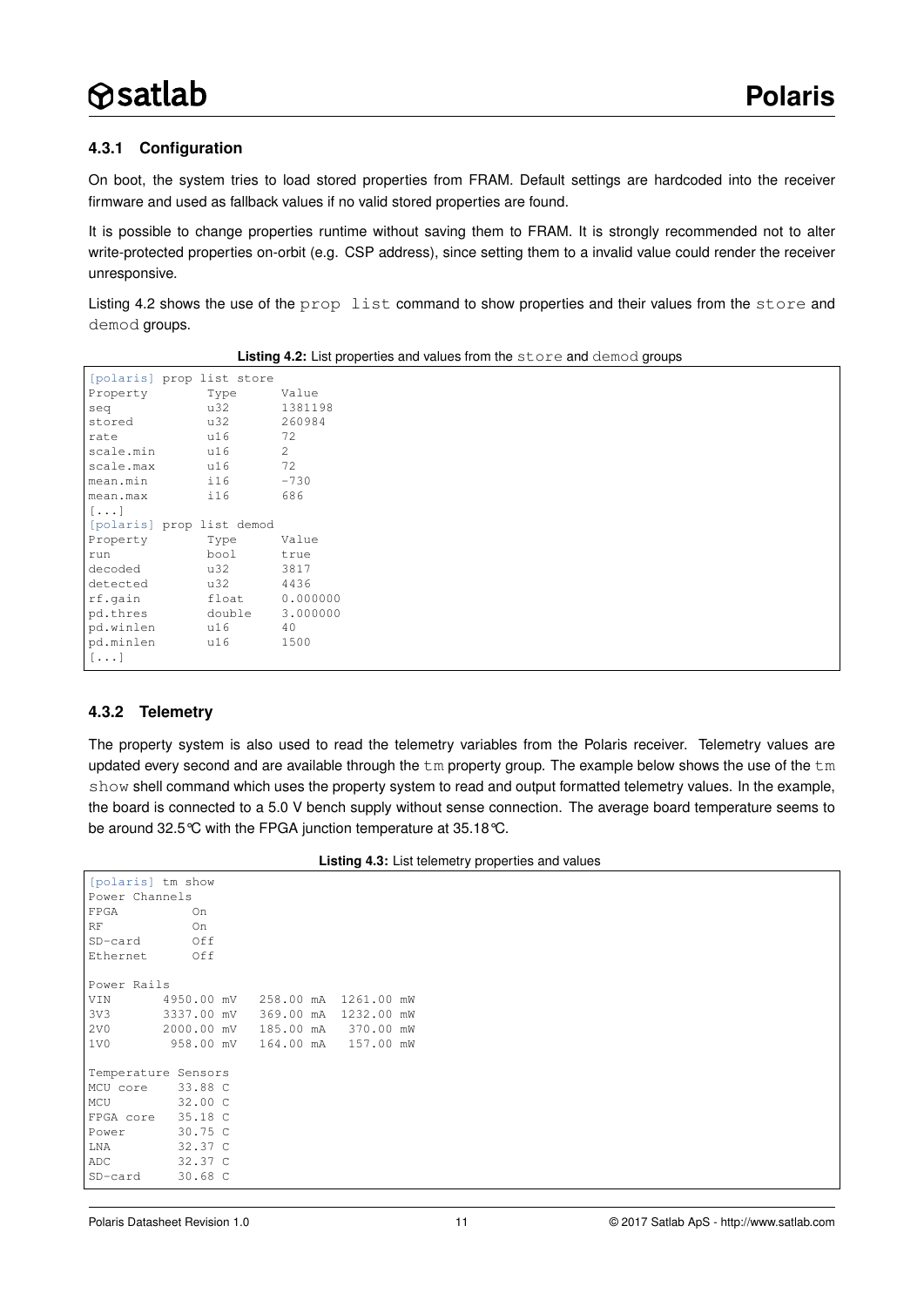# <span id="page-11-1"></span>**5 Qualification**

<span id="page-11-0"></span>The Polaris receiver has been through a number of test campaigns to verify its performance over temperature, vacuum, vibration and radiation. An overview of the testing performed on the receiver is shown in table [2.](#page-11-0) As this list is nonexhaustive, please contact Satlab for further information if needed.

| <b>Parameter</b> | Value                              |
|------------------|------------------------------------|
| Thermal soak     | $-40^{\circ}$ C to $+85^{\circ}$ C |
| Vibration        | 14.1 $Grms$                        |
| חוד              | 20 kRad(Si) board level            |

|  | <b>Table 2: Qualification Parameters</b> |  |
|--|------------------------------------------|--|
|--|------------------------------------------|--|

It should be noted that the levels which are listed in table [2](#page-11-0) is a superset of the different tests the receiver has been through during various test campaigns.

### <span id="page-11-2"></span>**5.1 Acceptance Testing**

As part of acceptance testing, each delivered board has been subject to a full RF performance test covering the temperature interval from -30°C to +70°C, the power interval from -118 dBm to -70 dBm and on the 4 nominal AIS frequencies: 161.975 MHz, 162.025 MHz, 156.775 MHz, 156.825 MHz along with Doppler shift for each frequency.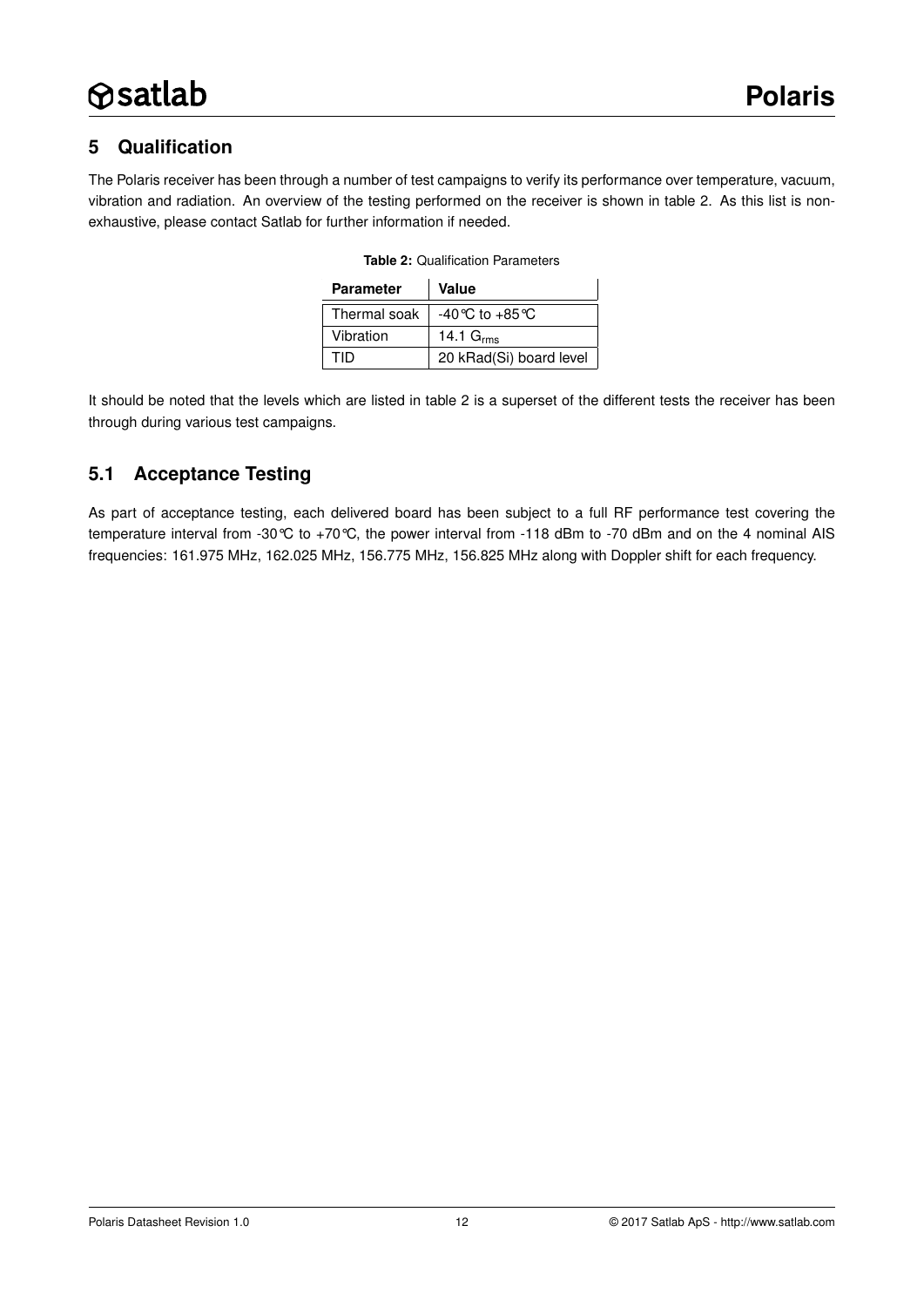# <span id="page-12-0"></span>**5.2 Connector Pinout**

P1 and P2 are latching, high-reliability Harwin Gecko connectors with 1.25 mm pitch and beryllium copper contacts. P1 (G125-MH11605L3P) is the main connector for power and communication interfaces. P2 (G125-MH10605L3P) is used for the debugging shell and programming via SWD. Typically, the P2 connector is only used for test and firmware upgrade on ground and left unconnected in flight configuration. The debug UART can be connected to another system in the spacecraft if desired, as the board includes protection against being supplied from these pins. It is strongly recommended to leave the JTAG/SWD pins unconnected in flight configuration.

The Polaris receiver is supplied with termination resistors on the CAN-bus ( $120 \Omega$ ) and on the RS-422 receive pair (100 $\Omega$ ). The Ethernet connection is designed to be used in systems both with and without magnetics. When using magnetic-less Ethernet a set of external DC blocking capacitors must be used (not included on the board).

The coaxial RF connector is a full detent SMP (Amphenol SMP-MSFD-PCE-1).

The P1 and P2 connector pinout is shown here together with the pin numbering of the male connectors. "TX" pins denote output pins from the system and "RX" pins are inputs to the system.

ESD suppression with TVS diodes has been added to all pins in the three connectors. However, proper care should still be observed while handling the device.

| P2 - SWD/Serial debug connector |   |  |     |  |  |  |
|---------------------------------|---|--|-----|--|--|--|
| <b>SWDCLK</b><br>Debug TX<br>6  |   |  |     |  |  |  |
| $VTarget$ (sense)               | 5 |  | GND |  |  |  |
| <b>SWDIO</b><br>Debug RX        |   |  |     |  |  |  |

| <b>P1 - Main Connector</b> |    |                |            |  |  |  |
|----------------------------|----|----------------|------------|--|--|--|
| VIN                        | 16 | 8              | VIN        |  |  |  |
| <b>DNC</b>                 | 15 |                | <b>DNC</b> |  |  |  |
| <b>GND</b>                 | 14 | 6              | <b>GND</b> |  |  |  |
| <b>RS-422 RX-</b>          | 13 | 5              | RS-422 RX+ |  |  |  |
| <b>RS-422 TX-</b>          | 12 | 4              | RS-422 TX+ |  |  |  |
| CAN-L                      | 11 | 3              | CAN-H      |  |  |  |
| ETH RX-                    | 10 | $\mathfrak{p}$ | $ETH RX+$  |  |  |  |
| ETH TX-                    | 9  |                | $ETHTX+$   |  |  |  |

DNC = Do Not Connect





**ATTENTION:** Although all external interfaces on the Polaris are protected against ESD, proper precautions must still be observed when handling the device. Ensure proper grounding, either through an antistatic wrist strap and/or floor mat.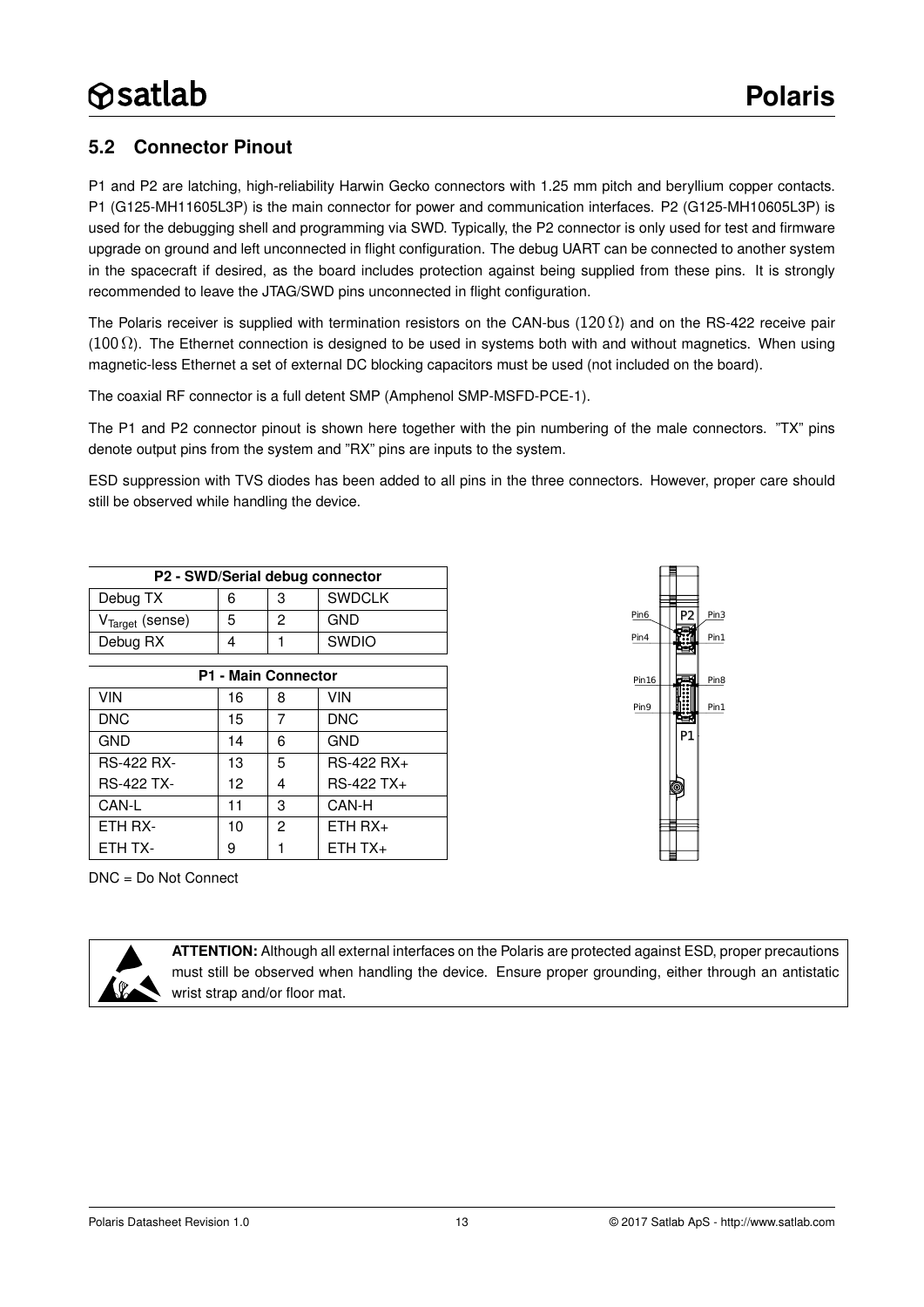### <span id="page-13-0"></span>**6 Electrical Specifications**

All electrical parameters in all tables are specified under the following conditions, unless stated otherwise:

- Typical values are based on  $T_{AMB}$ =25 °C and  $V_{IN}$ = 5.0 V, by production test and/or design characterization.
- Minimum and maximum values represent the worst conditions across supply voltage, process variation, and operating temperature.

### <span id="page-13-1"></span>**6.1 Absolute Maximum Ratings**

The table below lists the minimum and maximum allowable levels on the connector pins. Exceeding these may damage the product permanently.

| <b>Parameter</b>               | Min    | Max   | <b>Unit</b> |
|--------------------------------|--------|-------|-------------|
| Storage Temperature            | $-40$  | 85    | °C          |
| Input Voltage                  | $-47$  | 47    | ν           |
| Input Voltage Transient (<5ms) | -60    | 60    | ν           |
| RF input power                 |        | $+10$ | dBm         |
| CAN-L/H                        | $-7$   | 12    | ν           |
| <b>RS-422</b>                  | $-7$   | 12    | ν           |
| Ethernet                       | $-0.5$ | 5     | ν           |
| Debug-UART (TTL)               | $-0.5$ | 5     | ν           |

#### **Table 3:** Absolute Maximum Ratings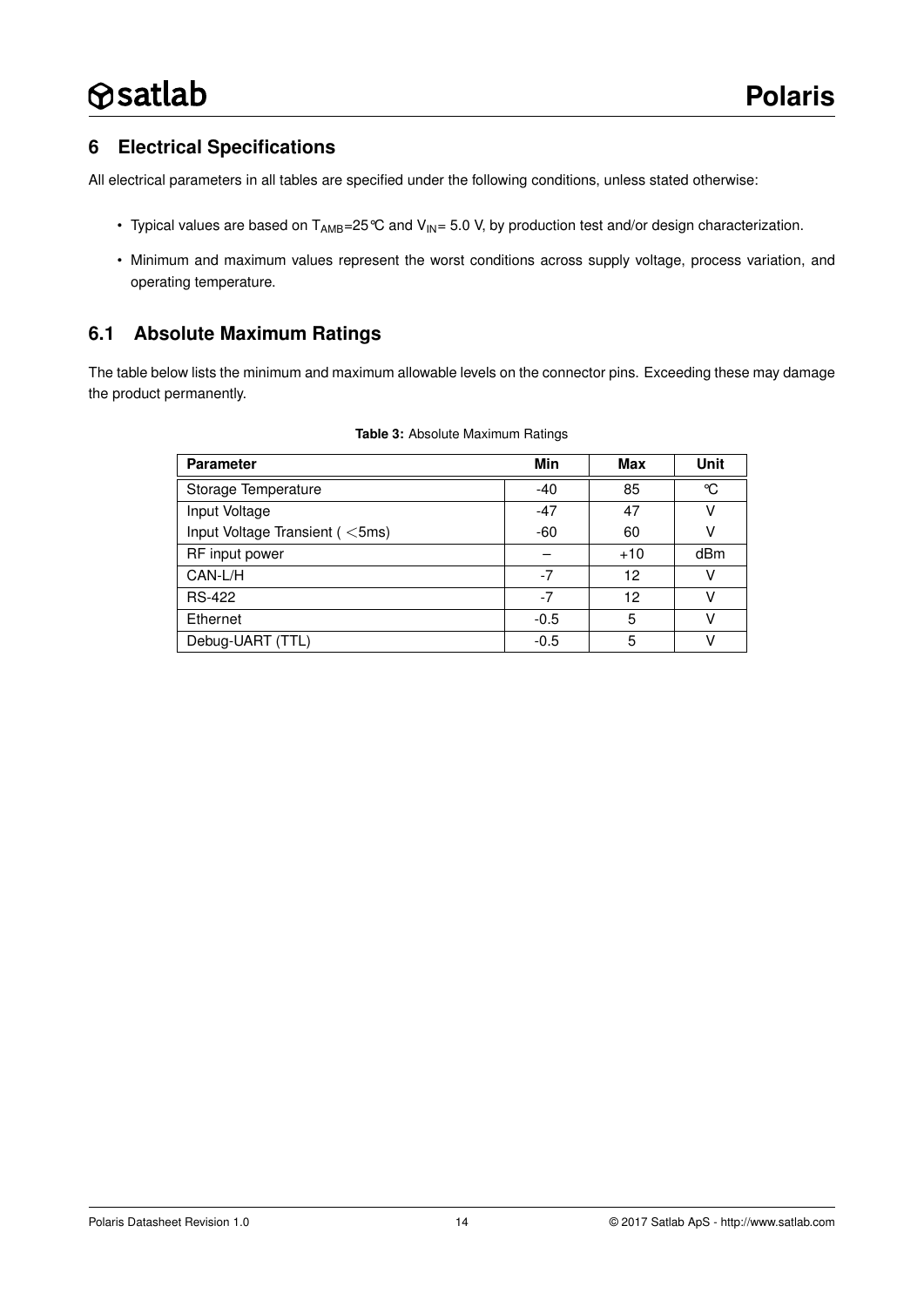# <span id="page-14-0"></span>**6.2 Operating Conditions**

#### <span id="page-14-1"></span>**6.2.1 General Operating Conditions**

| <b>Parameter</b>                                                 | Min | <b>Typ</b> | Max | Unit     |
|------------------------------------------------------------------|-----|------------|-----|----------|
| Operational Temperature                                          | -40 |            | 85  | °C       |
| Input Voltage                                                    | 4.5 |            | 40  | v        |
| Input current $(5.0 V and 25°C)$                                 |     | 270        |     | mA       |
| Input power (5.0 V and $25^{\circ}$ C)                           |     | 1350       |     | mW       |
| Input power variation over temperature (5.0 V)                   |     | 1.97       |     | $mW$ /°C |
| Input power variation over supply voltage $(25^{\circ}\text{C})$ |     | 12.17      |     | mW/V     |
| Power-on threshold, V <sub>IN</sub> rising                       |     | 4.35       |     | ν        |
| Power-off threshold, $V_{IN}$ falling                            |     | 4.15       |     | v        |
| OVP threshold, $V_{IN}$ rising                                   |     | 43.35      |     | ν        |
| OVP threshold, $V_{IN}$ falling                                  |     | 41.05      |     | ٧        |

#### **Table 4:** General Operation Condition

#### <span id="page-14-2"></span>**6.2.2 Internal Power Specification**

#### **Table 5:** Internal Power Specification

| <b>Parameter</b>        | Min  | Typ  | Max  | Unit |
|-------------------------|------|------|------|------|
| $V_{3.3V}$ rail voltage | 3.20 | 3.33 | 3.45 |      |
| $V_{2.0V}$ rail voltage | 1.90 | 2.00 | 2.10 |      |
| $V_{1.0V}$ rail voltage | 0.92 | 0.96 | 0.98 |      |

#### <span id="page-14-3"></span>**6.2.3 Receiver Specification**

#### **Table 6:** Receiver Specification

| <b>Parameter</b>                     | Min                      | Tvp    | Max | Unit |
|--------------------------------------|--------------------------|--------|-----|------|
| AIS sensitivity (80% reception rate) | $\overline{\phantom{0}}$ | $-118$ |     | dBm  |
| Variable Gain Array setting range    | -18                      |        | 28  | dB   |
| Variable Gain Array step size        |                          |        |     | dB   |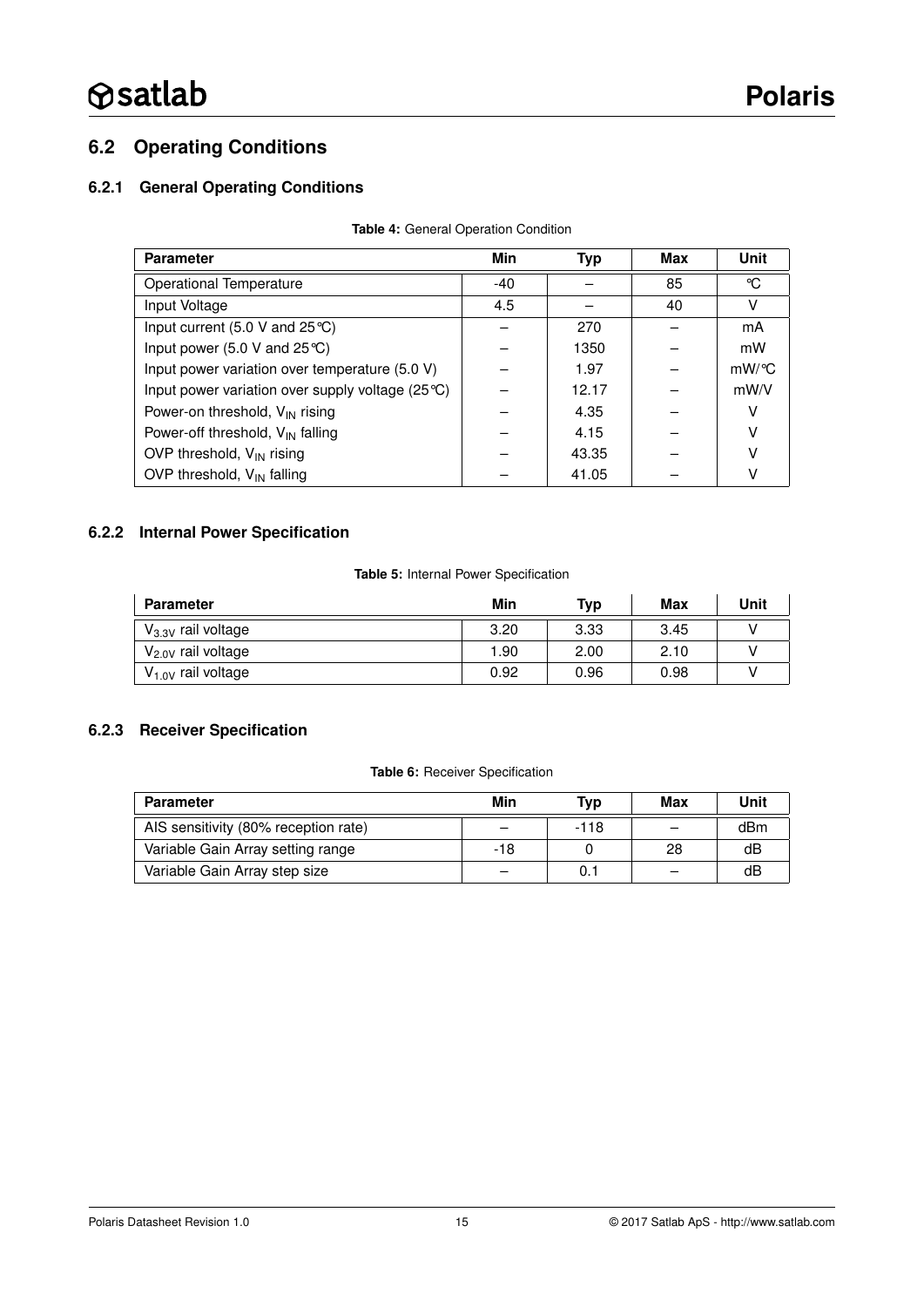#### <span id="page-15-0"></span>**6.2.4 Communication Interfaces**

| <b>Parameter</b>                                  | Min               | <b>Typ</b> | <b>Max</b> | Unit   |  |
|---------------------------------------------------|-------------------|------------|------------|--------|--|
| CAN-bus:                                          |                   |            |            |        |  |
| <b>Termination resistor</b>                       | 115<br>120<br>125 |            |            |        |  |
| CAN-L/H                                           | $-2$              |            | 7          | v      |  |
| CAN-L/H rescessive level                          |                   | 2.3        |            | V      |  |
| CAN-L output dominant level                       | 0.5               |            | 1.3        | v      |  |
| CAN-H output dominant level                       | 2.4               |            | 3.35       | $\vee$ |  |
| CAN dominant L/H difference                       | 1.1<br>2.0        |            |            | v      |  |
| RS-422:                                           |                   |            |            |        |  |
| Receive termination resistor                      | 100               |            |            |        |  |
| RS-422 RX differential level $ Rx_+ - Rx_-\ $     | 0.15              |            | 6.0        | v      |  |
| RS-422 TX differential output                     | 1.2               | 2.0        | 3.5        | V      |  |
| Ethernet:                                         |                   |            |            |        |  |
| ETH-TX Out diff. across $100\,\Omega$ termination | 0.8               | 1.0        | 1.2        | v      |  |
| (Assumes 1:1 transformer)                         |                   |            |            |        |  |
| Debug-UART (TTL):                                 |                   |            |            |        |  |
| TX output high                                    | 2.3               | 3.3        | 3.4        | V      |  |
| TX output low                                     | 0.0               |            | 0.5        | v      |  |
| RX input low                                      | 0.0               |            | 1.2        | v      |  |
| RX input High                                     | 1.9               |            | 4.0        | v      |  |

**Table 7:** Communication Interface Specification

#### <span id="page-15-1"></span>**6.2.5 Power-on Sequence and Inrush Current**

#### **Table 8:** Power ON Sequence

| <b>Parameter</b>                                                                    | Min | Typ  | Max | Unit |
|-------------------------------------------------------------------------------------|-----|------|-----|------|
| Power on reset timer                                                                | 330 | 420  | 500 | ms   |
| $V_{\text{IN}}$ input equivalent at power-on<br>(in series with $1\Omega$ resistor) | 0.8 | 1.0  | 1.2 | μF   |
| Inrush current limiter                                                              | 1.5 | 2.0  | 2.5 | А    |
| Current protection limit (3.3V buck)                                                | 1.1 | 1.25 | 1.4 |      |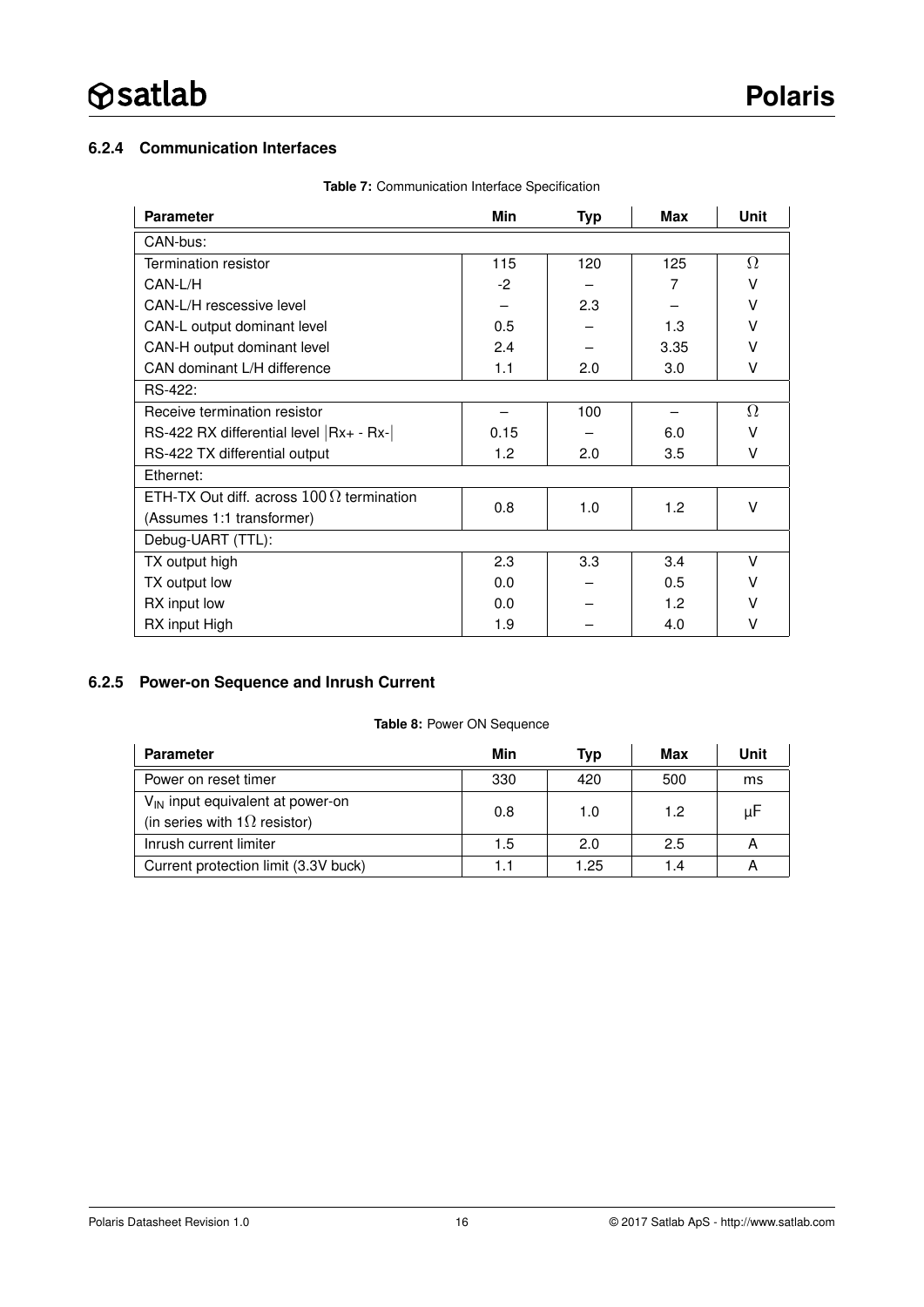### <span id="page-16-0"></span>**6.2.6 Current Consumption**

| <b>Parameter</b>                           | Min | Typ  | Max  | Unit |  |
|--------------------------------------------|-----|------|------|------|--|
| VIN 5V, CAN on, Ethernet off, RS-422 off:  |     |      |      |      |  |
| Current                                    |     | 270  | 300  | mA   |  |
| Power                                      |     | 1350 | 1500 | mW   |  |
| VIN 28V. CAN on. Ethernet off. RS-422 off. |     |      |      |      |  |
| Current                                    |     | 58   | 64   | mA   |  |
| Power                                      |     | 1625 | 1800 | mW   |  |
| Additional power for enabled features:     |     |      |      |      |  |
| Add for SDRAM enabled                      |     | 80   |      | mW   |  |
| Add for Ethernet enabled                   |     | 185  |      | mW   |  |
| Add for RS-422 enabled                     |     | 110  |      | mW   |  |

#### **Table 9:** Current/power consumption at 25°C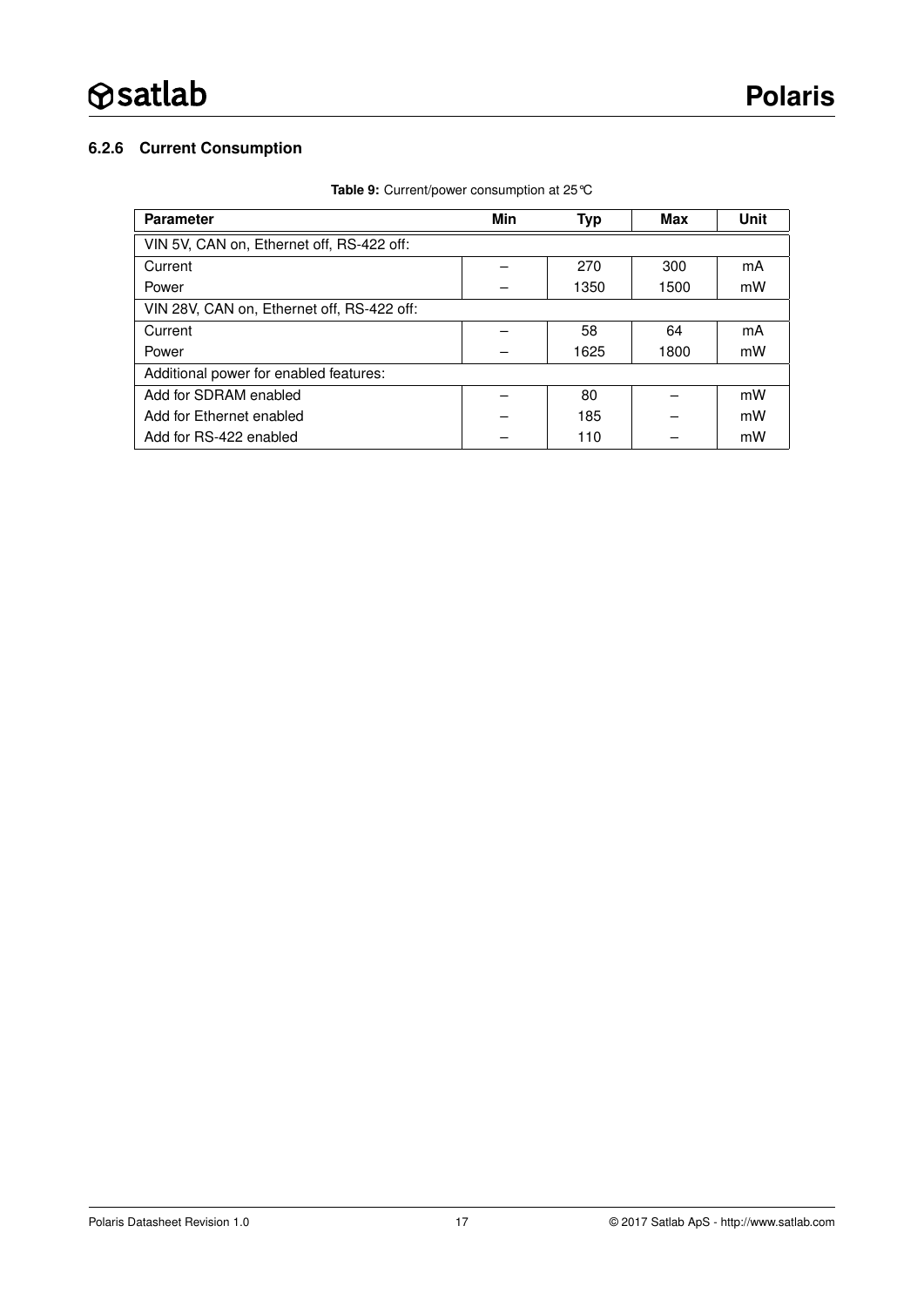# <span id="page-17-1"></span>**7 Board Outline**

Figure [10](#page-17-0) shows the receiver from the top side and from the connector side. Note that the four mounting holes use the "CubeSat Kit" (PC/104) layout and are not symmetrical. CAD models are available on the Satlab website.



<span id="page-17-0"></span>**Figure 10:** Board outline and side view. All dimensions in mm.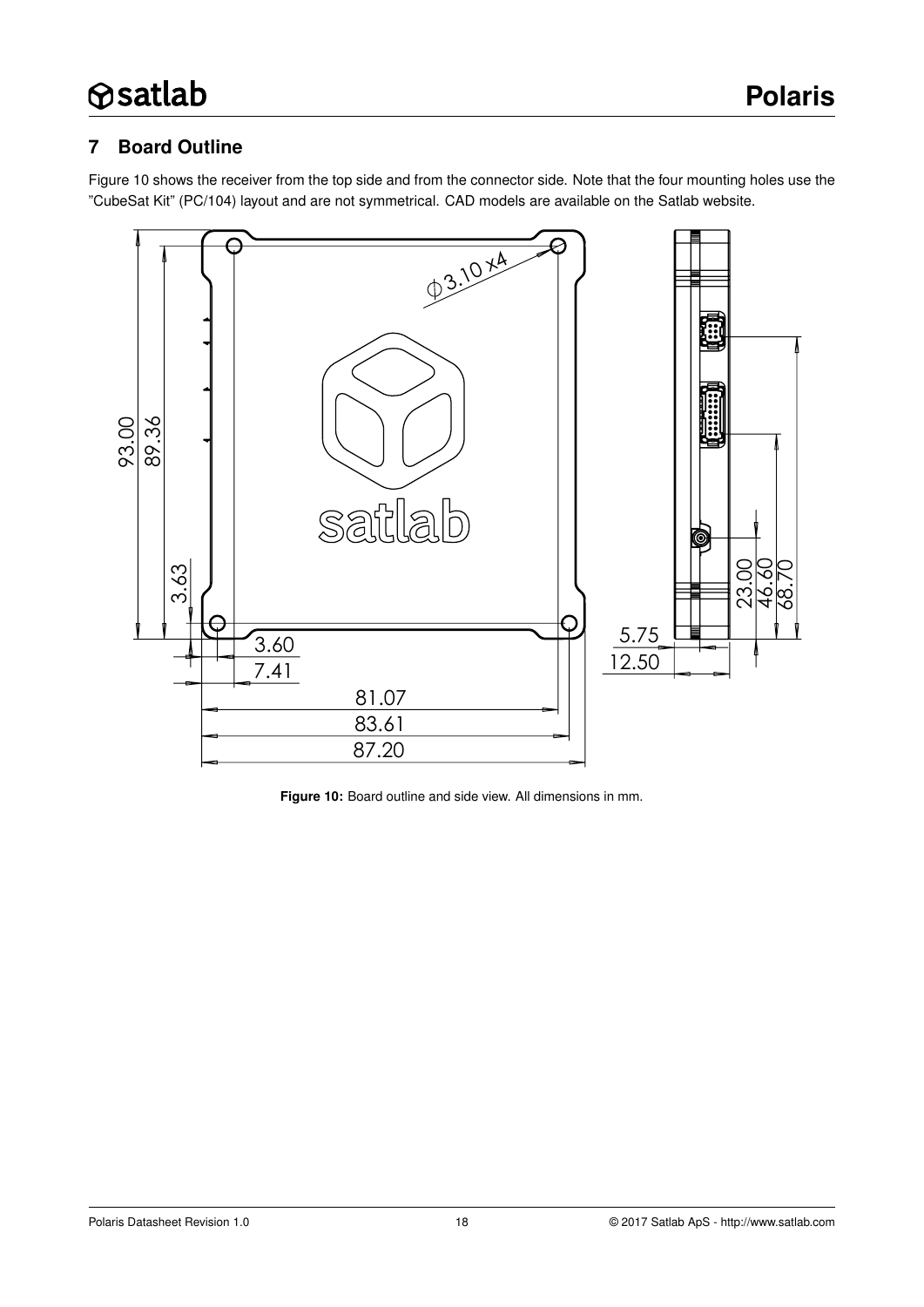# <span id="page-18-0"></span>**8 Ordering Options**

As default, the Polaris receiver is delivered with a PTFE flying leads cable for the main connector (P1) with all pins included and the connector potted. Unused pins to be excluded can be specified when ordering. A USB JTAG/SWD adapter and serial interface is included for on-ground programming and testing.

The board can optionally be delivered with *Nusil CV-1152* conformal coating at additional cost.

The aluminum enclosure is normally delivered with *SurTec 650 ChromitAL TCP* chromate conversion coating (MIL DTL 5541, type II), but can optionally be delivered with *Henkel/Bonderite Alodine 1200S* coating instead (MIL DTL 5541, type I).

Satlab can deliver additional and/or customized cables upon request.

| <b>Polaris Order Options</b> |                                              |  |  |
|------------------------------|----------------------------------------------|--|--|
| 16-pin flying leads cable    | Do not include secondary VIN/GND (pin 14,16) |  |  |
| $(30 \text{ cm})$            | Do not include Ethernet (pin 1,2,9,10)       |  |  |
|                              | Do not include CAN (pin 3,11)                |  |  |
|                              | Do not include RS-422 (pin 4,5,12,13)        |  |  |
| <b>Conformal Coating</b>     | Yes (additional charge)                      |  |  |
| <b>Conversion Coating</b>    | Alodine 1200S (additional charge)            |  |  |

### <span id="page-18-1"></span>**9 Customization**

Customized versions of Polaris hardware and/or software tailored for specific customer requirements can be delivered at additional NRE cost. Please contact Satlab for more information about this option.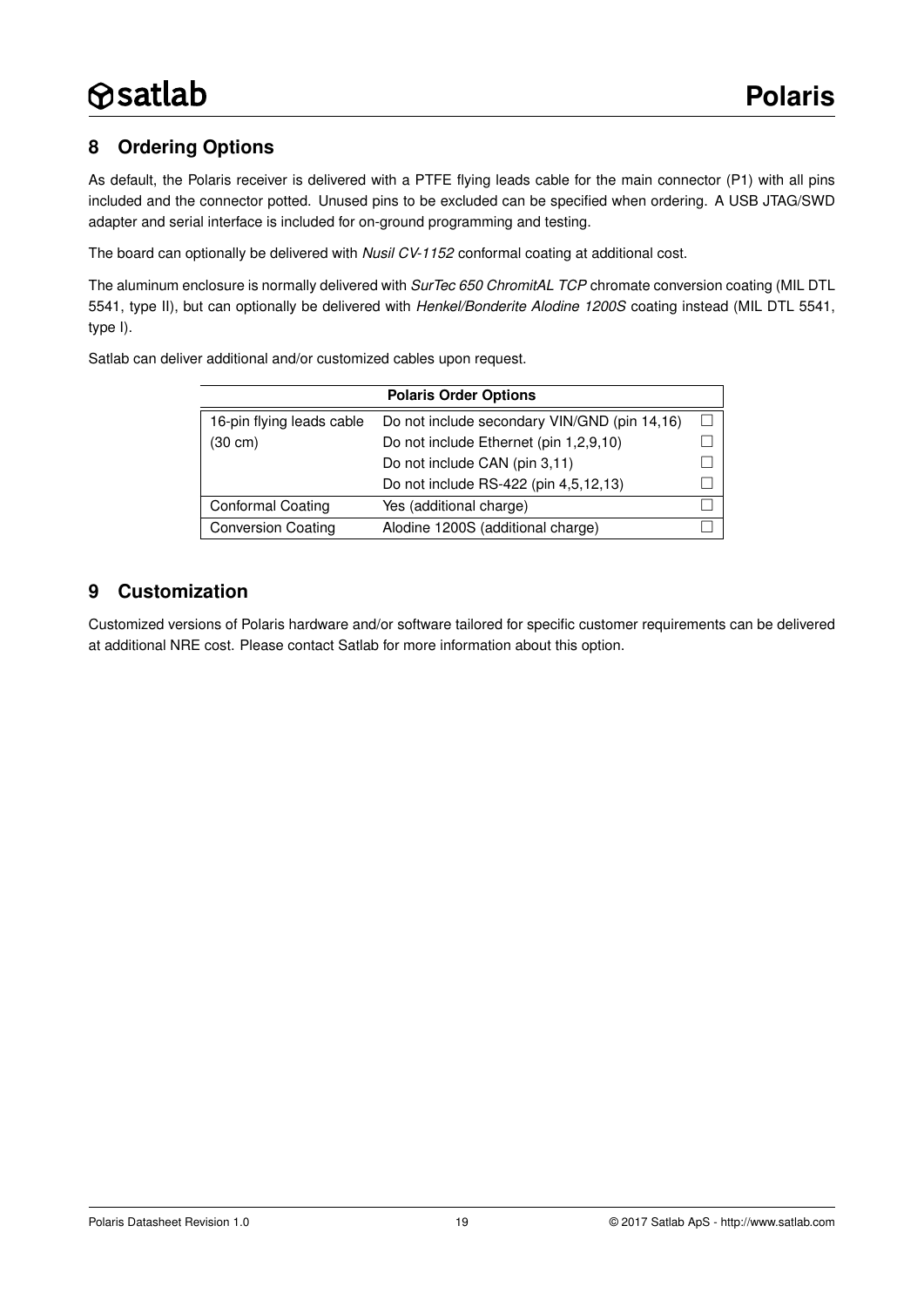# <span id="page-19-0"></span>**10 Revision History**

The document ID of this datasheet is **SLDS-POLARIS-1.0** and the revision number is **1.0**.

| <b>Revision</b> | Date            | <b>Description</b>                     |
|-----------------|-----------------|----------------------------------------|
| 1. U            | $2017 -$<br>-24 | $- \cdot$<br>⊢ırst<br>released version |